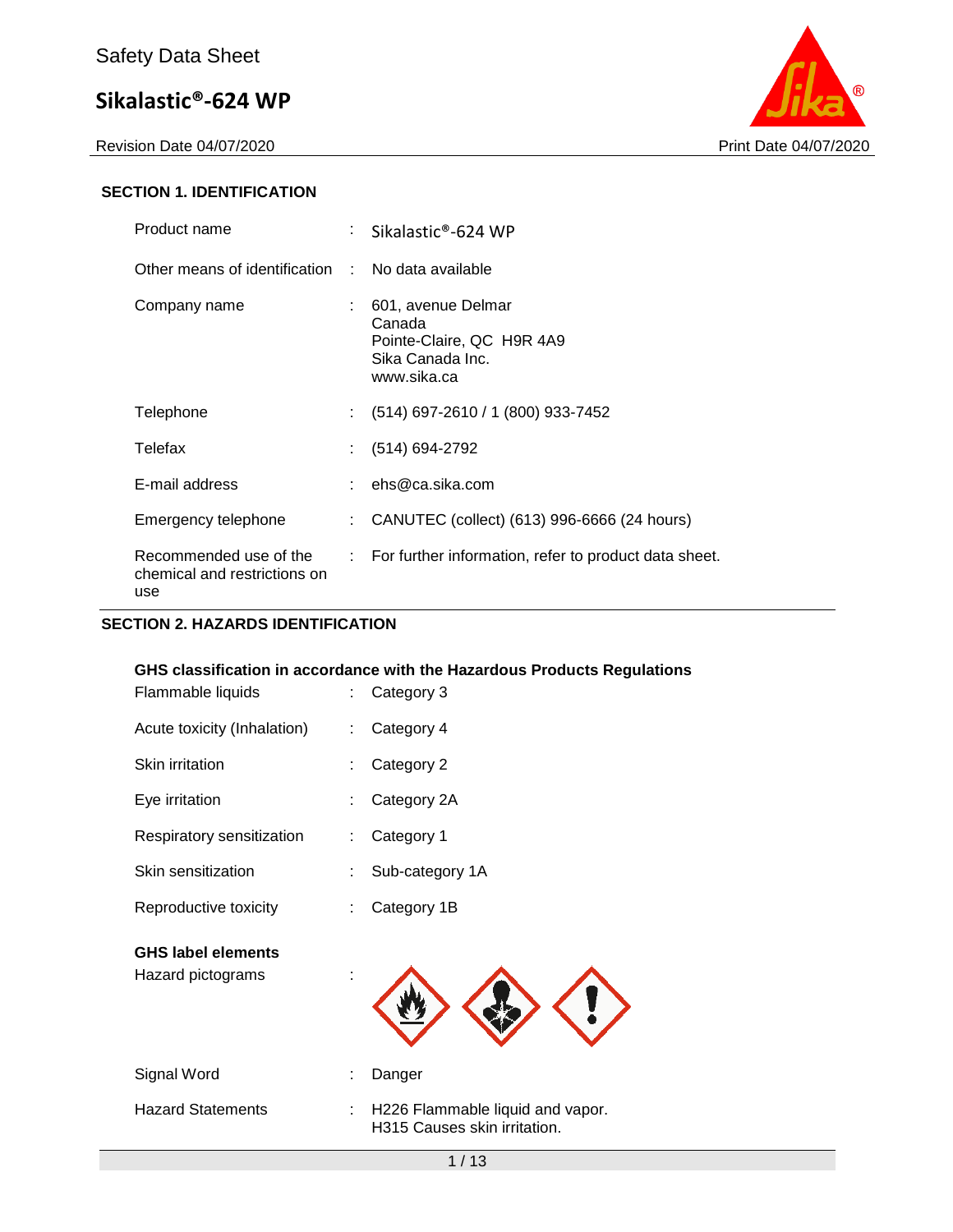

|                                 | H317 May cause an allergic skin reaction.<br>H319 Causes serious eye irritation.<br>H332 Harmful if inhaled.<br>H334 May cause allergy or asthma symptoms or breathing diffi-<br>culties if inhaled.<br>H360 May damage fertility or the unborn child.                                                                                                                                                                                                                                                                                                                                                                                                                                                                                                                                                                                                                                                                                                              |
|---------------------------------|---------------------------------------------------------------------------------------------------------------------------------------------------------------------------------------------------------------------------------------------------------------------------------------------------------------------------------------------------------------------------------------------------------------------------------------------------------------------------------------------------------------------------------------------------------------------------------------------------------------------------------------------------------------------------------------------------------------------------------------------------------------------------------------------------------------------------------------------------------------------------------------------------------------------------------------------------------------------|
| <b>Precautionary Statements</b> | ÷<br><b>Prevention:</b><br>P201 Obtain special instructions before use.<br>P202 Do not handle until all safety precautions have been read<br>and understood.<br>P210 Keep away from heat, hot surfaces, sparks, open flames<br>and other ignition sources. No smoking.<br>P233 Keep container tightly closed.<br>P240 Ground and bond container and receiving equipment.<br>P241 Use explosion-proof electrical/ ventilating/ lighting/ equip-<br>ment.<br>P242 Use non-sparking tools.<br>P243 Take action to prevent static discharges.<br>P261 Avoid breathing dust/ fume/ gas/ mist/ vapors/ spray.<br>P264 Wash skin thoroughly after handling.<br>P271 Use only outdoors or in a well-ventilated area.<br>P272 Contaminated work clothing should not be allowed out of<br>the workplace.<br>P280 Wear protective gloves/ protective clothing/ eye protection/<br>face protection.<br>P284 In case of inadequate ventilation wear respiratory protec-<br>tion. |
|                                 | <b>Response:</b><br>P303 + P361 + P353 IF ON SKIN (or hair): Take off immediately<br>all contaminated clothing. Rinse skin with water.<br>P304 + P340 + P312 IF INHALED: Remove person to fresh air<br>and keep comfortable for breathing. Call a POISON CENTER/<br>doctor if you feel unwell.<br>P305 + P351 + P338 IF IN EYES: Rinse cautiously with water<br>for several minutes. Remove contact lenses, if present and easy<br>to do. Continue rinsing.<br>P308 + P313 IF exposed or concerned: Get medical advice/<br>attention.<br>P333 + P313 If skin irritation or rash occurs: Get medical advice/<br>attention.<br>P337 + P313 If eye irritation persists: Get medical advice/atten-<br>tion.<br>P362 + P364 Take off contaminated clothing and wash it before<br>reuse.<br>P370 + P378 In case of fire: Use dry sand, dry chemical or alco-<br>hol-resistant foam to extinguish.                                                                         |
|                                 | Storage:<br>P403 + P235 Store in a well-ventilated place. Keep cool.<br>P405 Store locked up.                                                                                                                                                                                                                                                                                                                                                                                                                                                                                                                                                                                                                                                                                                                                                                                                                                                                       |
|                                 | Disposal:<br>2/13                                                                                                                                                                                                                                                                                                                                                                                                                                                                                                                                                                                                                                                                                                                                                                                                                                                                                                                                                   |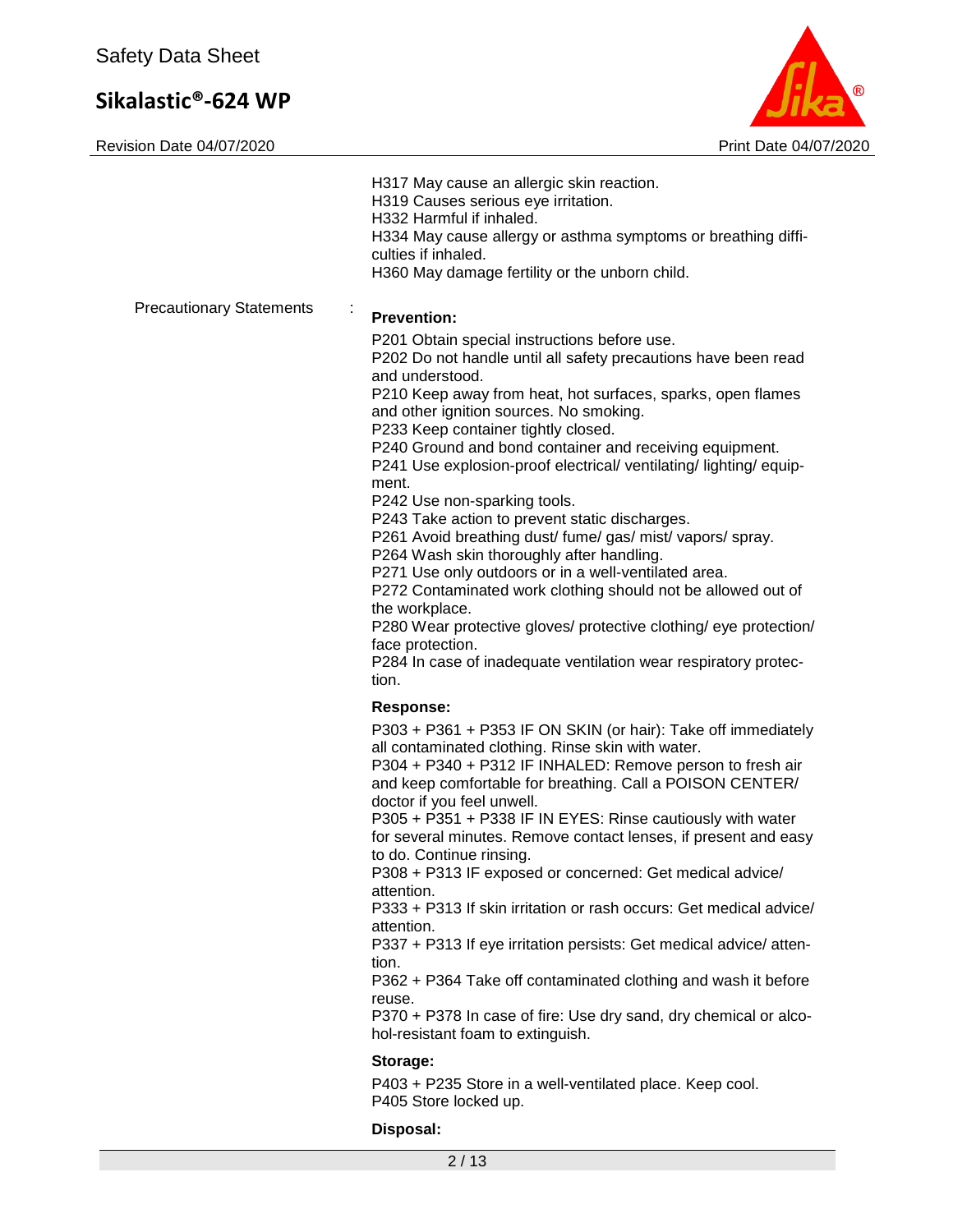Revision Date 04/07/2020 Print Date 04/07/2020

P501 Dispose of contents/ container to an approved waste disposal plant.

#### **Additional Labeling**

There are no ingredients with unknown acute toxicity used in a mixture at a concentration >= 1%.

#### **Other hazards**

None known.

#### **SECTION 3. COMPOSITION/INFORMATION ON INGREDIENTS**

Substance / Mixture : Mixture

#### **Components**

| Chemical name                                                                      | CAS-No.    | Classification                                                                                                                | Concentra-<br>tion $(% w/w)$ |
|------------------------------------------------------------------------------------|------------|-------------------------------------------------------------------------------------------------------------------------------|------------------------------|
| 2-methoxy-1-methylethyl acetate                                                    | 108-65-6   | Flam. Liq. 3; H226<br><b>STOT SE 3; H336</b>                                                                                  | $>= 10 - 30$                 |
| Propylene carbonate                                                                | 108-32-7   | Eye Irrit. 2A; H319                                                                                                           | $>= 5 - < 10$                |
| bis[2-[2-(1-methylethyl)-3-<br>oxazolidinyl]ethyl]hexane- 1,2-<br>diylbiscarbamate | 59719-67-4 | Eye Irrit. 2A; H319<br>Skin Sens. 1B; H317                                                                                    | $>= 1 - 5$                   |
| 3-isocyanatomethyl-3,5,5-<br>trimethylcyclohexyl isocyanate                        | 4098-71-9  | Acute Tox. 1; H330<br>Skin Corr. 1C; H314<br>Eye Dam. 1; H318<br>Resp. Sens. 1; H334<br>Skin Sens. 1; H317<br>STOT SE 3; H335 | $>= 1 - 5$                   |
| bis(1,2,2,6,6-pentamethyl-4-<br>piperidyl) sebacate                                | 41556-26-7 | Skin Sens. 1A; H317                                                                                                           | $>= 0.1 - 1$                 |
| 1-methyl-2-pyrrolidone                                                             | 872-50-4   | Skin Irrit. 2; H315<br>Eye Irrit. 2A; H319<br>Repr. 1B; H360<br>STOT SE 3; H335                                               | $>= 0.1 - 1.1$               |
| methyl 1,2,2,6,6-pentamethyl-4-<br>piperidyl sebacate                              | 82919-37-7 | Skin Sens. 1A; H317                                                                                                           | $>= 0.1 - 1.1$               |
| 2-ethylhexanoic acid, zirconium salt                                               | 22464-99-9 | Repr. 2; H361                                                                                                                 | $>= 0.1 - 1$                 |
| 4,5-dichloro-2-octyl-2H-isothiazol-3-<br>one (DCOIT)                               | 64359-81-5 | Acute Tox. 4; H302<br>Acute Tox. 2; H330<br>Skin Corr. 1B; H314<br>Skin Sens. 1A; H317                                        | $>= 0.1 - 1.1$               |

Actual concentration or concentration range is withheld as a trade secret

#### **SECTION 4. FIRST AID MEASURES**

| General advice | Move out of dangerous area.<br>Consult a physician.<br>Show this material safety data sheet to the doctor in attend-<br>ance. |
|----------------|-------------------------------------------------------------------------------------------------------------------------------|
| If inhaled     | Move to fresh air.<br>Consult a physician after significant exposure.                                                         |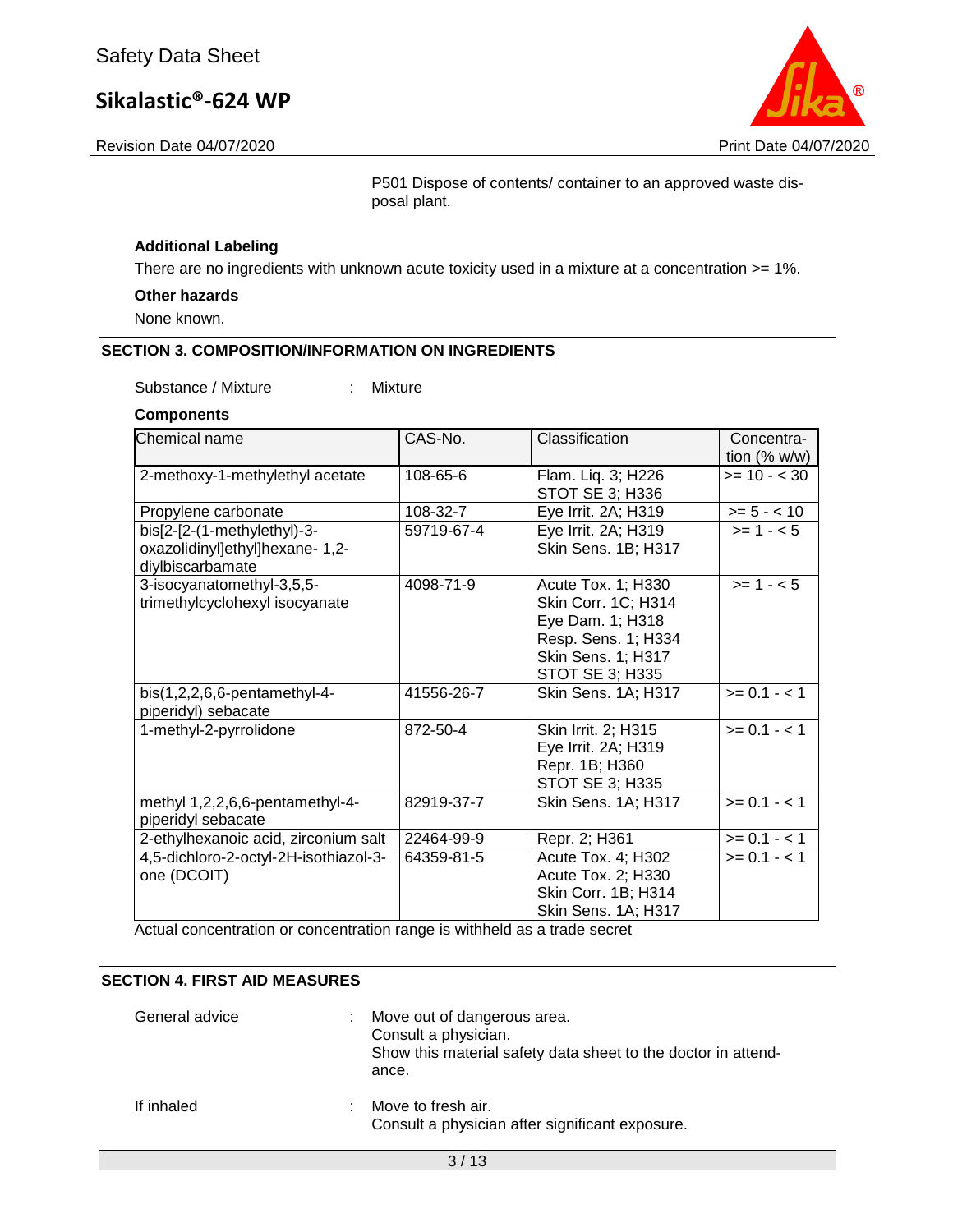

| In case of skin contact                                           |   | Take off contaminated clothing and shoes immediately.<br>Wash off with soap and plenty of water.<br>If symptoms persist, call a physician.                                                                                                                                                                                                                                                                                                                                         |
|-------------------------------------------------------------------|---|------------------------------------------------------------------------------------------------------------------------------------------------------------------------------------------------------------------------------------------------------------------------------------------------------------------------------------------------------------------------------------------------------------------------------------------------------------------------------------|
| In case of eye contact                                            | ÷ | Immediately flush eye(s) with plenty of water.<br>Remove contact lenses.<br>Keep eye wide open while rinsing.<br>If eye irritation persists, consult a specialist.                                                                                                                                                                                                                                                                                                                 |
| If swallowed                                                      |   | Clean mouth with water and drink afterwards plenty of water.<br>Do not induce vomiting without medical advice.<br>Do not give milk or alcoholic beverages.<br>Never give anything by mouth to an unconscious person.<br>Obtain medical attention.                                                                                                                                                                                                                                  |
| Most important symptoms<br>and effects, both acute and<br>delayed |   | irritant effects<br>sensitizing effects<br>toxic effects for reproduction<br>Asthmatic appearance<br>Respiratory disorder<br>Allergic reactions<br>Excessive lachrymation<br>Erythema<br>Headache<br><b>Dermatitis</b><br>Causes skin irritation.<br>May cause an allergic skin reaction.<br>Causes serious eye irritation.<br>Harmful if inhaled.<br>May cause allergy or asthma symptoms or breathing difficul-<br>ties if inhaled.<br>May damage fertility or the unborn child. |
| Notes to physician                                                |   | Treat symptomatically.                                                                                                                                                                                                                                                                                                                                                                                                                                                             |

### **SECTION 5. FIRE-FIGHTING MEASURES**

| Suitable extinguishing media                        | Alcohol-resistant foam<br>Carbon dioxide (CO2)<br>Dry chemical                                                                                                                                                                                                                |
|-----------------------------------------------------|-------------------------------------------------------------------------------------------------------------------------------------------------------------------------------------------------------------------------------------------------------------------------------|
| Unsuitable extinguishing<br>media                   | Water                                                                                                                                                                                                                                                                         |
| Further information                                 | Use water spray to cool unopened containers.<br>Collect contaminated fire extinguishing water separately. This<br>must not be discharged into drains.<br>Fire residues and contaminated fire extinguishing water must<br>be disposed of in accordance with local regulations. |
| Special protective equipment :<br>for fire-fighters | In the event of fire, wear self-contained breathing apparatus.                                                                                                                                                                                                                |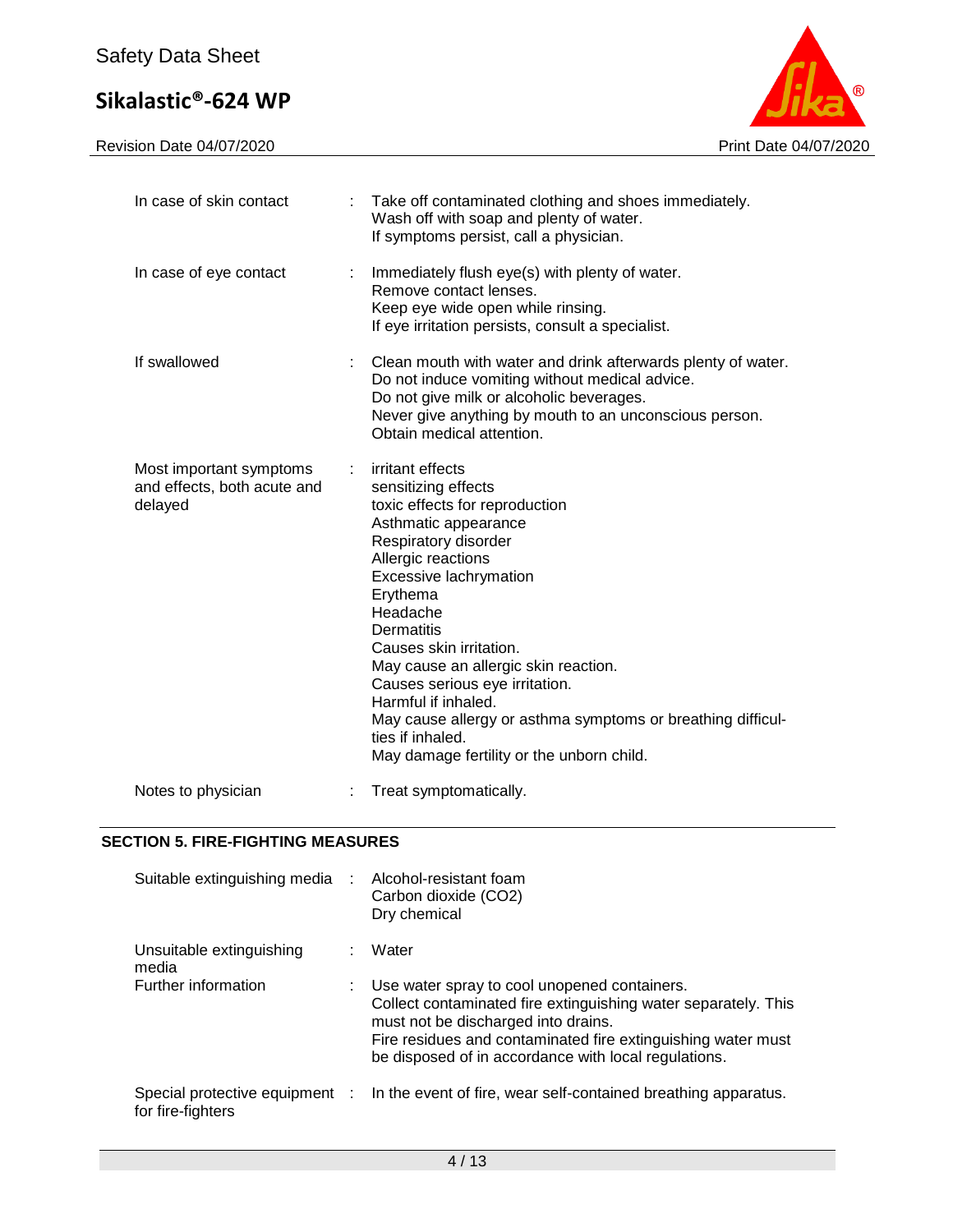Revision Date 04/07/2020 **Print Date 04/07/2020** 



#### **SECTION 6. ACCIDENTAL RELEASE MEASURES**

| Personal precautions, protec- :<br>tive equipment and emer-<br>gency procedures | Use personal protective equipment.<br>Remove all sources of ignition.<br>Deny access to unprotected persons.<br>Beware of vapors accumulating to form explosive concentra-<br>tions. Vapors can accumulate in low areas.                     |
|---------------------------------------------------------------------------------|----------------------------------------------------------------------------------------------------------------------------------------------------------------------------------------------------------------------------------------------|
| Environmental precautions                                                       | : Prevent product from entering drains.<br>If the product contaminates rivers and lakes or drains inform<br>respective authorities.<br>Local authorities should be advised if significant spillages<br>cannot be contained.                  |
| Methods and materials for<br>containment and cleaning up                        | Contain spillage, and then collect with non-combustible ab-<br>sorbent material, (e.g. sand, earth, diatomaceous earth, ver-<br>miculite) and place in container for disposal according to local<br>/ national regulations (see section 13). |

#### **SECTION 7. HANDLING AND STORAGE**

| Advice on protection against<br>fire and explosion | Use explosion-proof equipment.<br>Keep away from heat/ sparks/ open flames/ hot surfaces. No<br>smoking.<br>Take precautionary measures against electrostatic discharg-<br>es.                                                                                                                                                                                                                                                                                                                                                                                                                                                                                                                                                                                                                                                                                                                                                                                                                                      |
|----------------------------------------------------|---------------------------------------------------------------------------------------------------------------------------------------------------------------------------------------------------------------------------------------------------------------------------------------------------------------------------------------------------------------------------------------------------------------------------------------------------------------------------------------------------------------------------------------------------------------------------------------------------------------------------------------------------------------------------------------------------------------------------------------------------------------------------------------------------------------------------------------------------------------------------------------------------------------------------------------------------------------------------------------------------------------------|
| Advice on safe handling                            | Avoid formation of aerosol.<br>Do not breathe vapors or spray mist.<br>Avoid exceeding the given occupational exposure limits (see<br>section 8).<br>Do not get in eyes, on skin, or on clothing.<br>For personal protection see section 8.<br>Persons with a history of skin sensitization problems or asth-<br>ma, allergies, chronic or recurrent respiratory disease should<br>not be employed in any process in which this mixture is being<br>used.<br>Smoking, eating and drinking should be prohibited in the ap-<br>plication area.<br>Take precautionary measures against static discharge.<br>Provide sufficient air exchange and/or exhaust in work rooms.<br>Open drum carefully as content may be under pressure.<br>Pregnant women or women of child-bearing age should not be<br>exposed to this product.<br>Take necessary action to avoid static electricity discharge<br>(which might cause ignition of organic vapors).<br>Follow standard hygiene measures when handling chemical<br>products. |
| Conditions for safe storage                        | Store in original container.<br>Keep in a well-ventilated place.<br>Containers which are opened must be carefully resealed and<br>kept upright to prevent leakage.                                                                                                                                                                                                                                                                                                                                                                                                                                                                                                                                                                                                                                                                                                                                                                                                                                                  |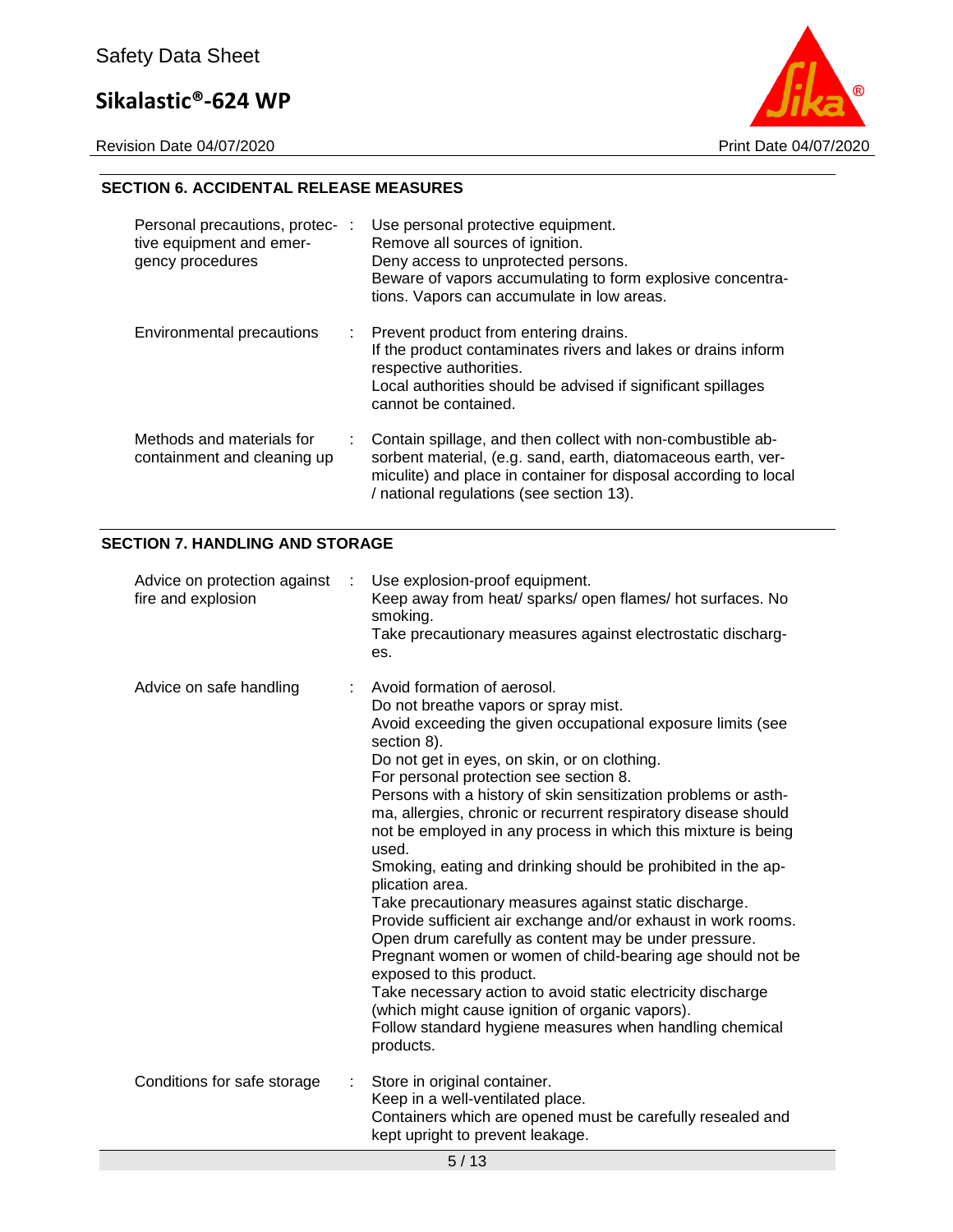

Revision Date 04/07/2020 **Print Date 04/07/2020** 

Observe label precautions. Store in accordance with local regulations.

Materials to avoid : Explosives

Oxidizing agents Poisonous gases Poisonous liquids

#### **SECTION 8. EXPOSURE CONTROLS/PERSONAL PROTECTION**

#### **Ingredients with workplace control parameters**

| Components                     | CAS-No.                 | Value type                                                                             | Control parame-                                                                                                                                                                                                                                                                                                                                                                                                                               | <b>Basis</b>     |
|--------------------------------|-------------------------|----------------------------------------------------------------------------------------|-----------------------------------------------------------------------------------------------------------------------------------------------------------------------------------------------------------------------------------------------------------------------------------------------------------------------------------------------------------------------------------------------------------------------------------------------|------------------|
|                                |                         | (Form of                                                                               | ters / Permissible                                                                                                                                                                                                                                                                                                                                                                                                                            |                  |
|                                |                         | exposure)                                                                              | concentration                                                                                                                                                                                                                                                                                                                                                                                                                                 |                  |
| 3-isocyanatomethyl-3,5,5-      | 4098-71-9               | <b>TWA</b>                                                                             | 0.005 ppm                                                                                                                                                                                                                                                                                                                                                                                                                                     | CA AB OEL        |
| trimethylcyclohexyl isocyanate |                         |                                                                                        | $0.05$ mg/m $3$                                                                                                                                                                                                                                                                                                                                                                                                                               |                  |
|                                |                         | <b>TWA</b>                                                                             | $0.005$ ppm                                                                                                                                                                                                                                                                                                                                                                                                                                   | <b>CA BC OEL</b> |
|                                |                         | $\overline{C}$                                                                         | $0.01$ ppm                                                                                                                                                                                                                                                                                                                                                                                                                                    | CA BC OEL        |
|                                |                         | <b>TWA</b>                                                                             | $0.005$ ppm                                                                                                                                                                                                                                                                                                                                                                                                                                   | CA ON OEL        |
|                                |                         | C                                                                                      | $0.02$ ppm                                                                                                                                                                                                                                                                                                                                                                                                                                    | CA ON OEL        |
|                                |                         | <b>TWAEV</b>                                                                           | 0.005 ppm                                                                                                                                                                                                                                                                                                                                                                                                                                     | CA QC OEL        |
|                                |                         |                                                                                        | $0.045$ mg/m3                                                                                                                                                                                                                                                                                                                                                                                                                                 |                  |
| <b>Engineering measures</b>    | ed or statutory limits. |                                                                                        | Use of adequate ventilation should be sufficient to control<br>worker exposure to airborne contaminants. If the use of this<br>product generates dust, fumes, gas, vapor or mist, use pro-<br>cess enclosures, local exhaust ventilation or other engineer-<br>ing controls to keep worker exposure below any recommend-<br>The engineering controls also need to keep gas, vapor or<br>dust concentrations below any lower explosive limits. |                  |
| Personal protective equipment  |                         |                                                                                        |                                                                                                                                                                                                                                                                                                                                                                                                                                               |                  |
| Respiratory protection<br>÷    |                         | sessment indicates this is necessary.                                                  | Use a properly fitted NIOSH approved air-purifying or air-fed<br>respirator complying with an approved standard if a risk as-                                                                                                                                                                                                                                                                                                                 |                  |
|                                |                         | imum expected contaminant concentration<br>contained breathing apparatus must be used. | The filter class for the respirator must be suitable for the max-<br>(gas/vapor/aerosol/particulates) that may arise when han-<br>dling the product. If this concentration is exceeded, self-                                                                                                                                                                                                                                                 |                  |
| Hand protection                | essary.                 |                                                                                        | Chemical-resistant, impervious gloves complying with an<br>approved standard should be worn at all times when handling<br>chemical products if a risk assessment indicates this is nec-                                                                                                                                                                                                                                                       |                  |
| Eye protection                 |                         |                                                                                        | Safety eyewear complying with an approved standard should<br>be used when a risk assessment indicates this is necessary.                                                                                                                                                                                                                                                                                                                      |                  |
| Skin and body protection<br>÷  |                         |                                                                                        | Choose body protection in relation to its type, to the concen-<br>tration and amount of dangerous substances, and to the spe-                                                                                                                                                                                                                                                                                                                 |                  |
| 6/13                           |                         |                                                                                        |                                                                                                                                                                                                                                                                                                                                                                                                                                               |                  |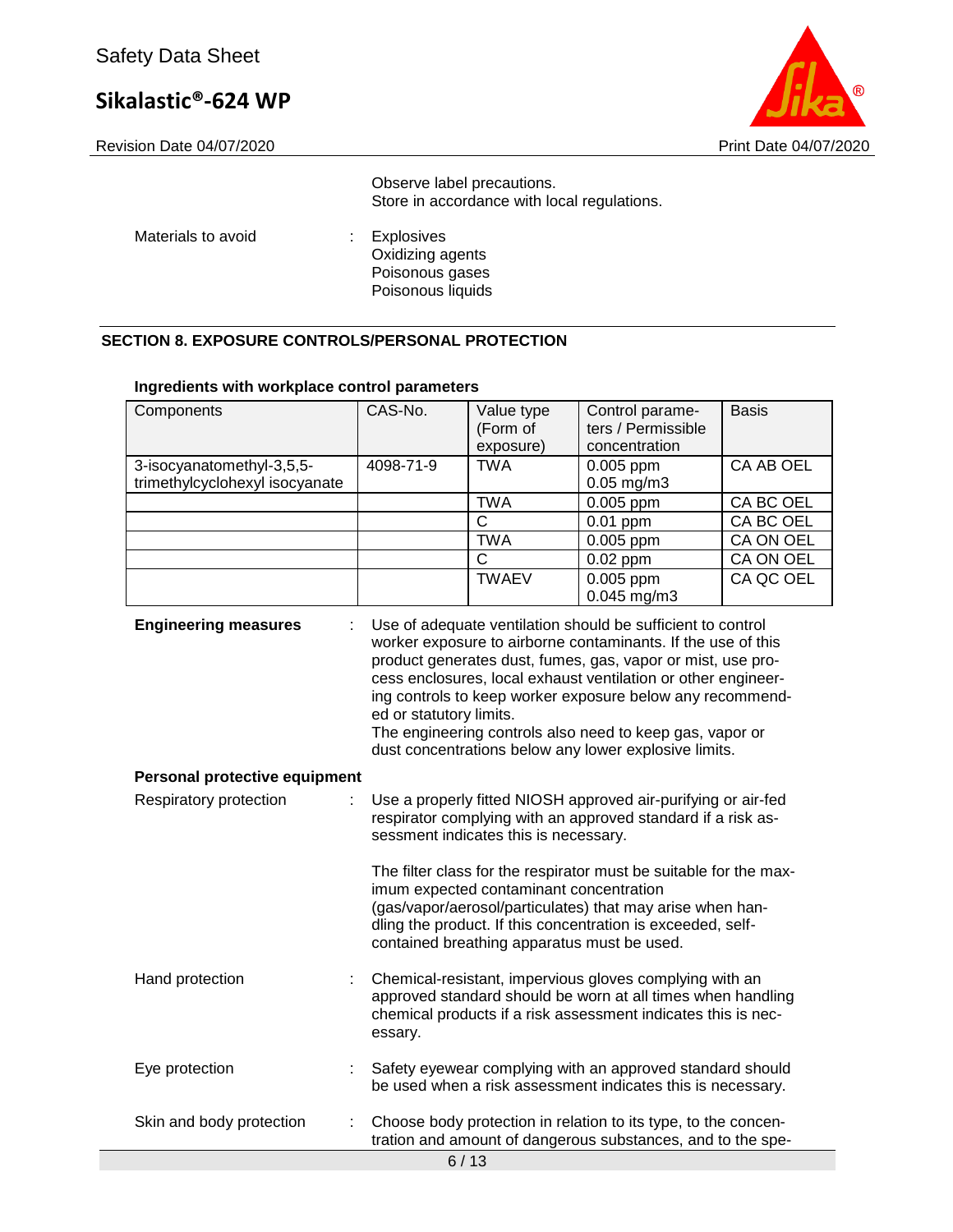

|                  | cific work-place.                                                                                                                                                                                                                                                                                                                                       |
|------------------|---------------------------------------------------------------------------------------------------------------------------------------------------------------------------------------------------------------------------------------------------------------------------------------------------------------------------------------------------------|
| Hygiene measures | Avoid contact with skin, eyes and clothing.<br>Wash hands before breaks and immediately after handling<br>the product.<br>Remove respiratory and skin/eye protection only after vapors<br>have been cleared from the area.<br>Remove contaminated clothing and protective equipment<br>before entering eating areas.<br>Wash thoroughly after handling. |

#### **SECTION 9. PHYSICAL AND CHEMICAL PROPERTIES**

| Appearance                                            | t.                          | liquid                              |
|-------------------------------------------------------|-----------------------------|-------------------------------------|
| Color                                                 |                             | colored                             |
| Odor                                                  | t.                          | hydrocarbon-like                    |
| <b>Odor Threshold</b>                                 | t.                          | No data available                   |
| pH                                                    | ÷                           | Not applicable                      |
| Melting point/range / Freezing                        | ÷                           | No data available                   |
| point<br>Boiling point/boiling range                  | ř.                          | >100 °C                             |
| Flash point                                           | ł,                          | ca. 47.8 °C<br>(Method: closed cup) |
| Evaporation rate                                      | ÷                           | No data available                   |
| Flammability (solid, gas)                             | ÷.                          | No data available                   |
| Upper explosion limit / Upper<br>flammability limit   | $\mathbb{Z}^{\mathbb{Z}^n}$ | 10.8 %(V)                           |
| Lower explosion limit / Lower :<br>flammability limit |                             | 1.5 %(V)                            |
| Vapor pressure                                        | ŕ.                          | 3.1 hpa                             |
| Relative vapor density                                | t.                          | No data available                   |
| Density                                               | t.                          | ca. 1.32 g/cm3 (20 °C)              |
| Solubility(ies)<br>Water solubility                   | t.                          | No data available                   |
| Solubility in other solvents                          | t.                          | No data available                   |
| Partition coefficient: n-<br>octanol/water            |                             | No data available                   |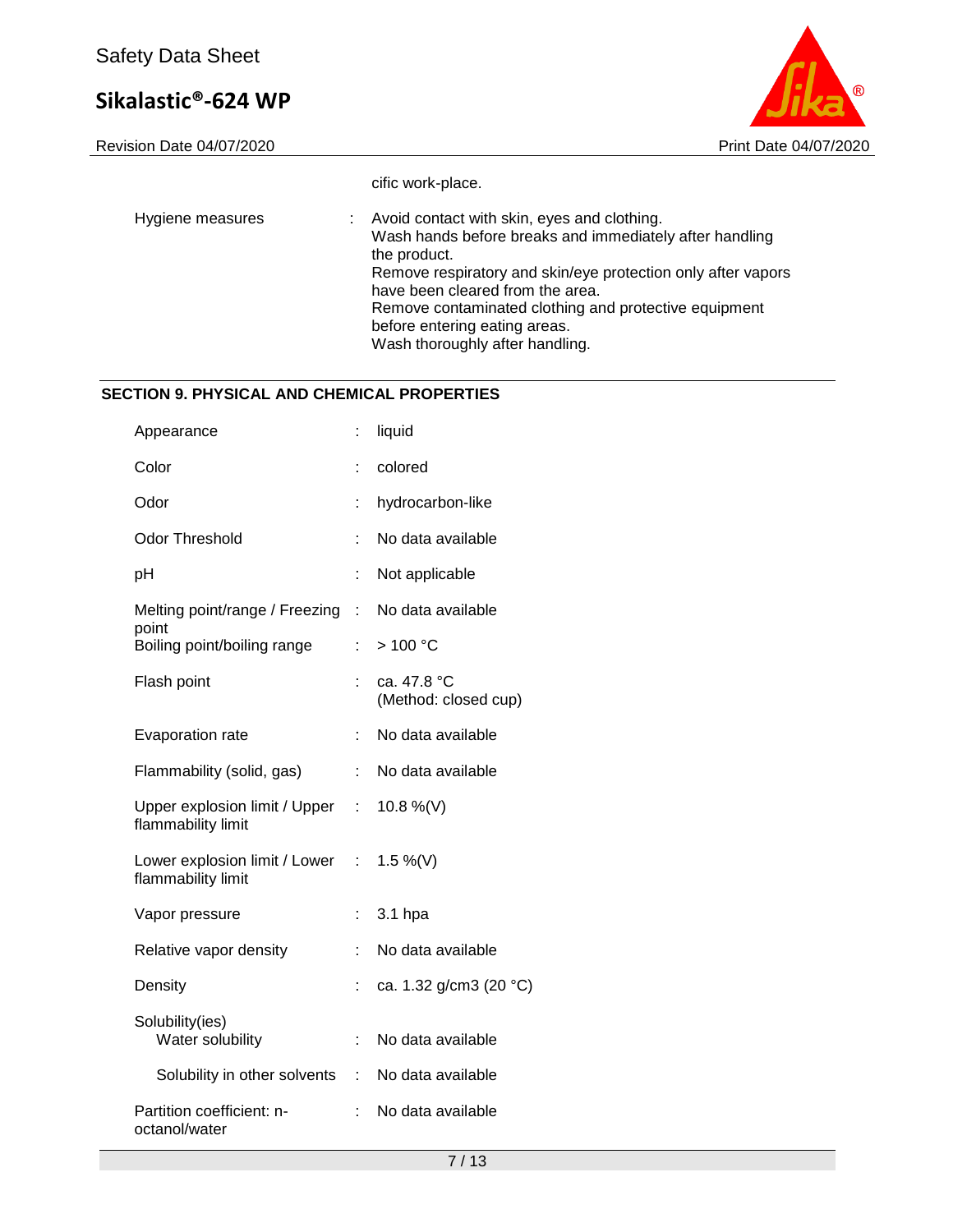Revision Date 04/07/2020 **Print Date 04/07/2020** 



| Autoignition temperature                    | ÷. | 333 °C                     |
|---------------------------------------------|----|----------------------------|
| Decomposition temperature                   |    | : No data available        |
| Viscositv<br>Viscosity, dynamic             | t. | No data available          |
| Viscosity, kinematic                        |    | : ca. > 20.5 mm2/s (40 °C) |
| <b>Explosive properties</b>                 |    | No data available          |
| Oxidizing properties                        | t. | No data available          |
| Volatile organic compounds<br>(VOC) content | ÷. | $211.5$ g/l                |

#### **SECTION 10. STABILITY AND REACTIVITY**

| Reactivity                              |   | No dangerous reaction known under conditions of normal use.                                 |
|-----------------------------------------|---|---------------------------------------------------------------------------------------------|
| Chemical stability                      |   | The product is chemically stable.                                                           |
| Possibility of hazardous reac-<br>tions | ÷ | Stable under recommended storage conditions.<br>Vapors may form explosive mixture with air. |
| Conditions to avoid                     |   | Heat, flames and sparks.                                                                    |
| Incompatible materials                  |   | No data available                                                                           |
| Hazardous decomposition<br>products     | ÷ | No decomposition if stored and applied as directed.                                         |

#### **SECTION 11. TOXICOLOGICAL INFORMATION**

| <b>Acute toxicity</b><br>Harmful if inhaled.                               |  |                                         |  |
|----------------------------------------------------------------------------|--|-----------------------------------------|--|
| <b>Components:</b>                                                         |  |                                         |  |
| 2-methoxy-1-methylethyl acetate:                                           |  |                                         |  |
| Acute oral toxicity                                                        |  | : LD50 Oral (Rat): $> 5,000$ mg/kg      |  |
| Acute dermal toxicity                                                      |  | : LD50 Dermal (Rabbit): $>$ 5,000 mg/kg |  |
| bis[2-[2-(1-methylethyl)-3-oxazolidinyl]ethyl]hexane-1,2-diylbiscarbamate: |  |                                         |  |
| Acute oral toxicity                                                        |  | : LD50 Oral (Rat): $>$ 5,000 mg/kg      |  |
|                                                                            |  |                                         |  |
| Acute dermal toxicity                                                      |  | : LD50 Dermal (Rabbit): $>$ 2,000 mg/kg |  |
| 3-isocyanatomethyl-3,5,5-trimethylcyclohexyl isocyanate:                   |  |                                         |  |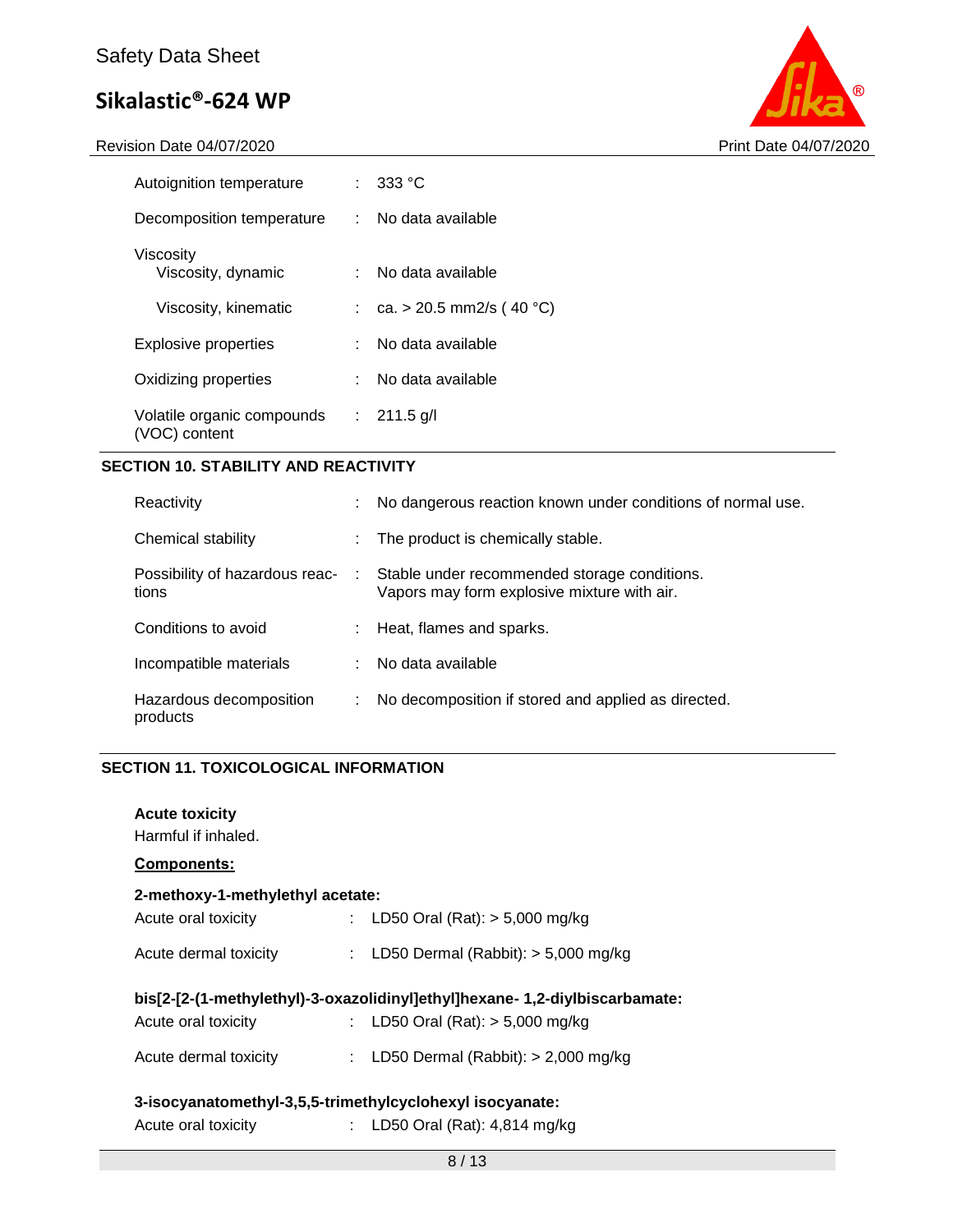Revision Date 04/07/2020 **Print Date 04/07/2020** 



| Acute inhalation toxicity                                                       |                  |    | : LC50 (Rat): 0.031 mg/l<br>Exposure time: 4 h<br>Test atmosphere: dust/mist |            |
|---------------------------------------------------------------------------------|------------------|----|------------------------------------------------------------------------------|------------|
| Acute dermal toxicity                                                           |                  | t. | LD50 Dermal $(Rat):$ > 7,000 mg/kg                                           |            |
| 1-methyl-2-pyrrolidone:                                                         |                  |    |                                                                              |            |
| Acute oral toxicity                                                             |                  |    | LD50 Oral (Rat): 4,150 mg/kg                                                 |            |
| Acute inhalation toxicity                                                       |                  | t. | LC50 (Rat): 5.1 mg/l<br>Exposure time: 4 h<br>Test atmosphere: dust/mist     |            |
| Acute dermal toxicity                                                           |                  |    | : LD50 Dermal (Rabbit): $> 5,000$ mg/kg                                      |            |
|                                                                                 |                  |    | 4,5-dichloro-2-octyl-2H-isothiazol-3-one (DCOIT):                            |            |
| Acute oral toxicity                                                             |                  |    | LD50 Oral (Rat): 1,636 mg/kg                                                 |            |
|                                                                                 |                  |    |                                                                              |            |
| Acute inhalation toxicity                                                       |                  |    | LC50 (Rat): 0.26 mg/l<br>Exposure time: 4 h                                  |            |
|                                                                                 |                  |    | Test atmosphere: dust/mist                                                   |            |
| <b>Skin corrosion/irritation</b>                                                |                  |    |                                                                              |            |
| Causes skin irritation.                                                         |                  |    |                                                                              |            |
| Serious eye damage/eye irritation                                               |                  |    |                                                                              |            |
| Causes serious eye irritation.                                                  |                  |    |                                                                              |            |
| <b>Respiratory or skin sensitization</b>                                        |                  |    |                                                                              |            |
| <b>Skin sensitization</b>                                                       |                  |    |                                                                              |            |
| May cause an allergic skin reaction.                                            |                  |    |                                                                              |            |
| <b>Respiratory sensitization</b>                                                |                  |    |                                                                              |            |
| May cause allergy or asthma symptoms or breathing difficulties if inhaled.      |                  |    |                                                                              |            |
| <b>Germ cell mutagenicity</b><br>Not classified based on available information. |                  |    |                                                                              |            |
| Carcinogenicity                                                                 |                  |    |                                                                              |            |
| Not classified based on available information.                                  |                  |    |                                                                              |            |
| <b>IARC</b>                                                                     | titanium dioxide |    | Group 2B: Possibly carcinogenic to humans                                    | 13463-67-7 |
| <b>OSHA</b>                                                                     | Not applicable   |    |                                                                              |            |
| NTP                                                                             | Not applicable   |    |                                                                              |            |
|                                                                                 |                  |    |                                                                              |            |

#### **Reproductive toxicity**

May damage fertility or the unborn child.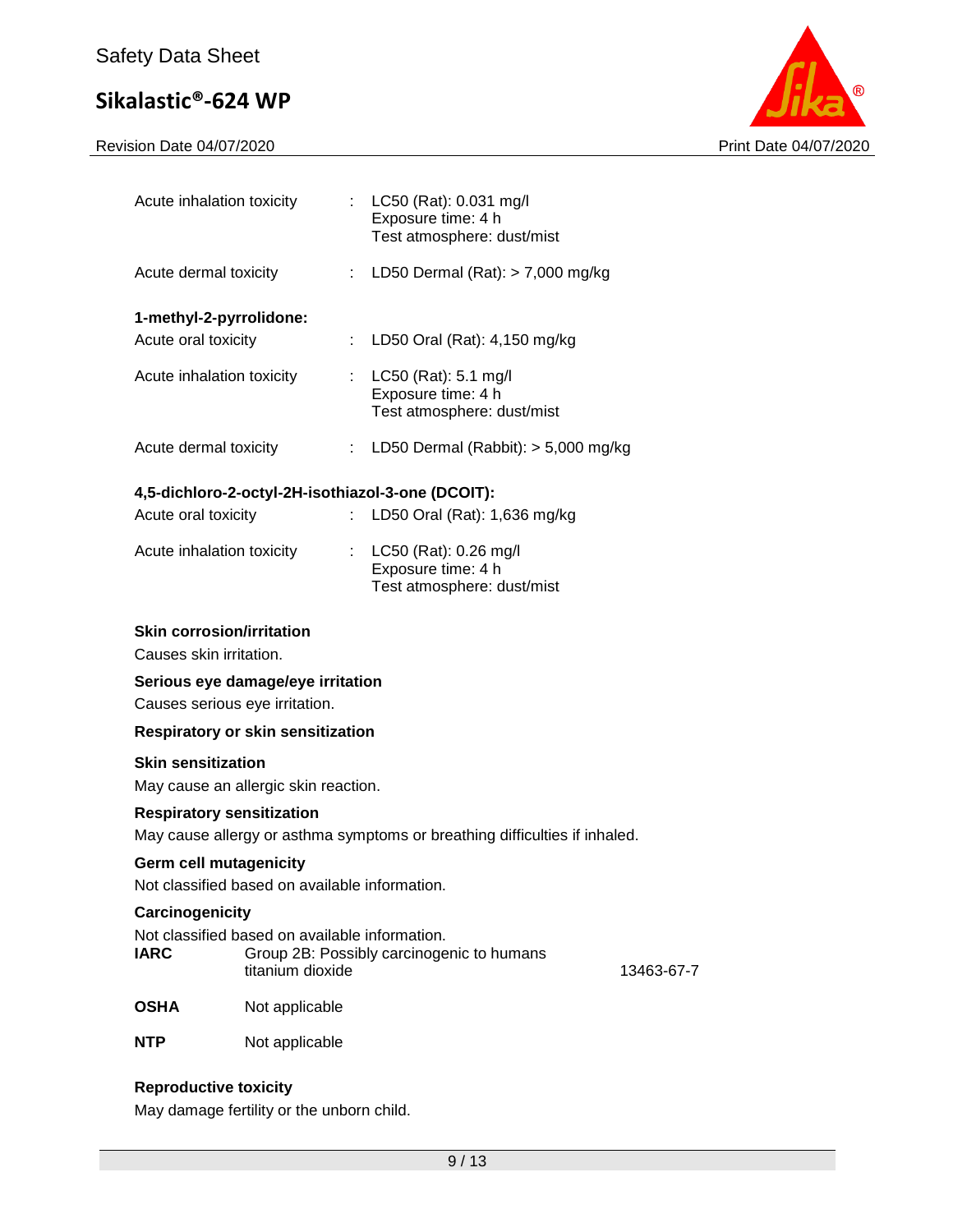#### Revision Date 04/07/2020 Print Date 04/07/2020



#### **STOT-single exposure**

Not classified based on available information.

#### **STOT-repeated exposure**

Once sensitized, a severe allergic reaction may occur when subsequently exposed to very low levels.

#### **Aspiration toxicity**

Not classified based on available information.

#### **SECTION 12. ECOLOGICAL INFORMATION**

#### **Ecotoxicity**

#### **Components:**

#### **bis[2-[2-(1-methylethyl)-3-oxazolidinyl]ethyl]hexane- 1,2-diylbiscarbamate:**

| Toxicity to daphnia and other<br>aquatic invertebrates | EC50 (Daphnia magna (Water flea)): 87.1 mg/l<br>Exposure time: 48 h                             |
|--------------------------------------------------------|-------------------------------------------------------------------------------------------------|
| Toxicity to algae/aquatic<br>plants                    | $\pm$ EC50 (Scenedesmus capricornutum (fresh water algae)): 18.6<br>ma/l<br>Exposure time: 72 h |

#### **4,5-dichloro-2-octyl-2H-isothiazol-3-one (DCOIT):**

| Toxicity to fish | : LC50 (Fish): 0.0027 mg/l |
|------------------|----------------------------|
|                  | Exposure time: 96 h        |

#### **Persistence and degradability**

No data available

#### **Bioaccumulative potential**

No data available

#### **Mobility in soil**

No data available

#### **Other adverse effects**

#### **Product:**

Additional ecological information : Do not empty into drains; dispose of this material and its container in a safe way. Avoid dispersal of spilled material and runoff and contact with soil, waterways, drains and sewers.

#### **SECTION 13. DISPOSAL CONSIDERATIONS**

#### **Disposal methods**

| Waste from residues | : Disposal of this product, solutions and any by-products should<br>at all times comply with the requirements of environmental<br>protection and waste disposal legislation and any regional<br>local authority requirements. |
|---------------------|-------------------------------------------------------------------------------------------------------------------------------------------------------------------------------------------------------------------------------|
|---------------------|-------------------------------------------------------------------------------------------------------------------------------------------------------------------------------------------------------------------------------|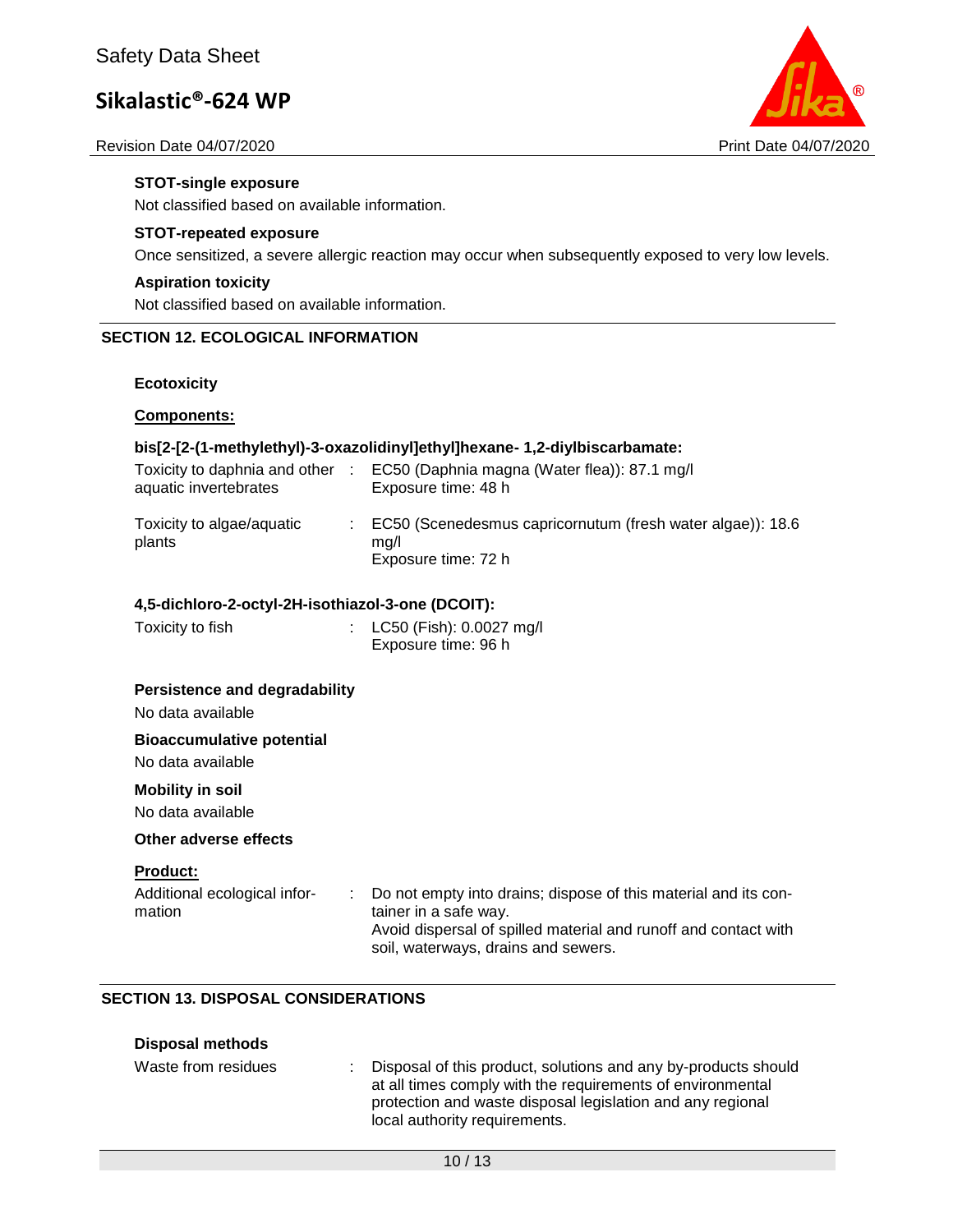

Revision Date 04/07/2020 Print Date 04/07/2020

Contaminated packaging : Empty containers should be taken to an approved waste handling site for recycling or disposal.

#### **SECTION 14. TRANSPORT INFORMATION**

#### **International Regulations**

#### **IATA-DGR**

| UN/ID No.                                     |   | <b>UN 1263</b>         |
|-----------------------------------------------|---|------------------------|
| Proper shipping name                          |   | Paint related material |
| Class                                         |   | 3                      |
| Packing group                                 |   | Ш                      |
| Labels                                        |   | Flammable Liquids      |
| Packing instruction (cargo<br>aircraft)       |   | 366                    |
| Packing instruction (passen-<br>ger aircraft) | ÷ | 355                    |
| <b>IMDG-Code</b>                              |   |                        |
| UN number                                     | ٠ | <b>UN 1263</b>         |
| Proper shipping name                          |   | PAINT RELATED MATERIAL |
| Class                                         |   | 3                      |
| Packing group                                 |   | Ш                      |
| Labels                                        |   | 3                      |
| EmS Code                                      |   | $F-E$ , S-E            |
| Marine pollutant                              |   | no                     |

#### **Transport in bulk according to Annex II of MARPOL 73/78 and the IBC Code**

Not applicable for product as supplied.

#### **Domestic regulation**

**TDG** 

| I DG                 |   |                          |
|----------------------|---|--------------------------|
| UN number            |   | $:$ UN 1263              |
| Proper shipping name |   | : PAINT RELATED MATERIAL |
| Class                |   | $\therefore$ 3           |
| Packing group        |   | : III                    |
| Labels               |   | - 3                      |
| <b>ERG Code</b>      | ÷ | 128                      |
| Marine pollutant     |   | no                       |
|                      |   |                          |

#### **Special precautions for user**

The transport classification(s) provided herein are for informational purposes only, and solely based upon the properties of the unpackaged material as it is described within this Safety Data Sheet. Transportation classifications may vary by mode of transportation, package sizes, and variations in regional or country regulations.

#### **SECTION 15. REGULATORY INFORMATION**

#### **Canadian lists**

No substances are subject to a Significant New Activity Notification.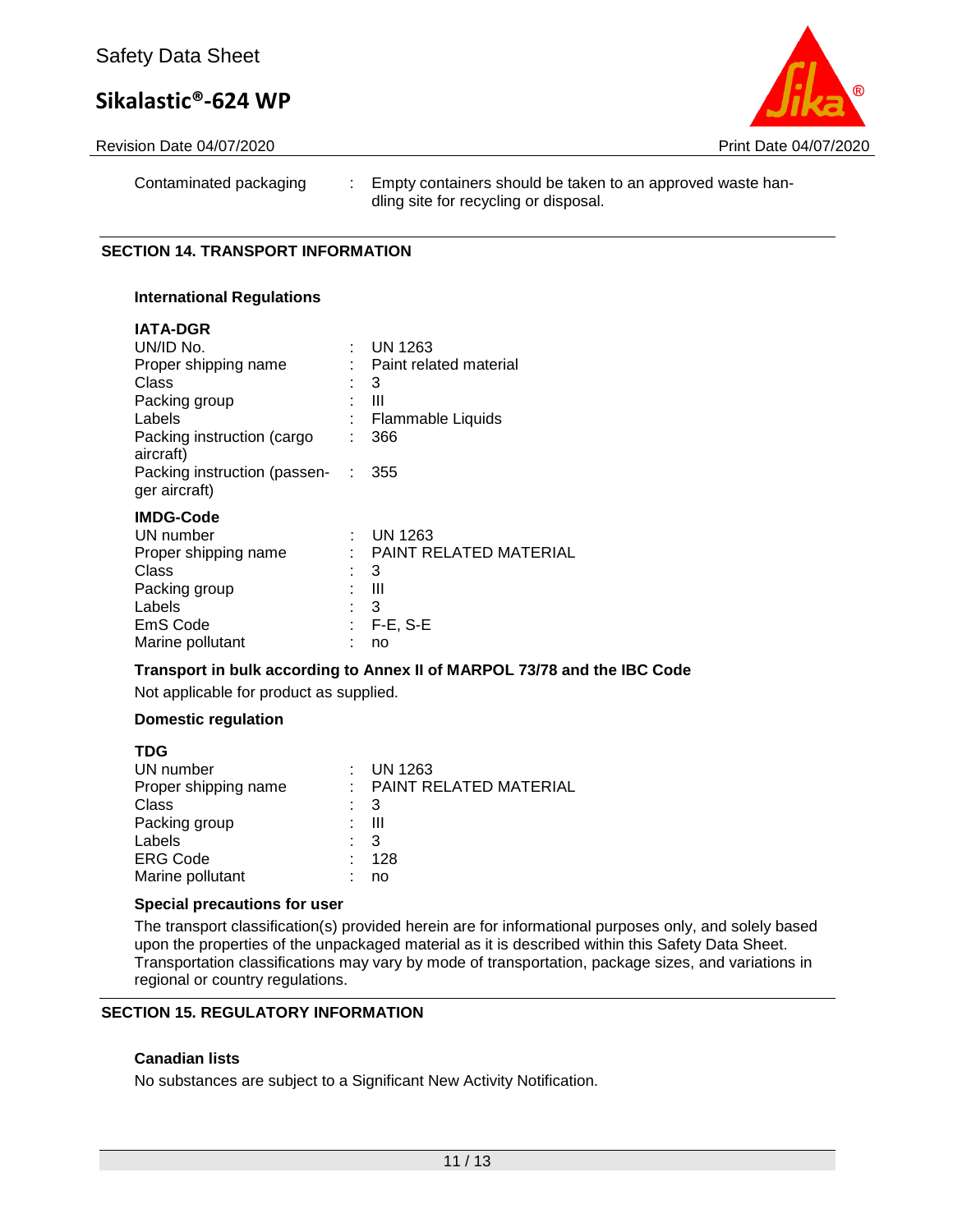Revision Date 04/07/2020 Print Date 04/07/2020



#### **SECTION 16. OTHER INFORMATION**

| <b>Full text of other abbreviations</b> |   |                                                                                                                                                                                        |
|-----------------------------------------|---|----------------------------------------------------------------------------------------------------------------------------------------------------------------------------------------|
| CA AB OEL                               |   | Canada. Alberta, Occupational Health and Safety Code (table<br>$2:$ OEL)                                                                                                               |
| CA BC OEL                               |   | Canada. British Columbia OEL                                                                                                                                                           |
| CA ON OEL                               |   | Ontario Table of Occupational Exposure Limits made under<br>the Occupational Health and Safety Act.                                                                                    |
| CA QC OEL                               |   | Québec. Regulation respecting occupational health and safe-<br>ty, Schedule 1, Part 1: Permissible exposure values for air-<br>borne contaminants                                      |
| CA AB OEL / TWA                         |   | 8-hour Occupational exposure limit                                                                                                                                                     |
| CA BC OEL / TWA                         |   | 8-hour time weighted average                                                                                                                                                           |
| CA BC OEL / C                           |   | ceiling limit                                                                                                                                                                          |
| CA ON OEL / C                           |   | Ceiling Limit (C)                                                                                                                                                                      |
| CA ON OEL / TWA                         |   | Time-Weighted Average Limit (TWA)                                                                                                                                                      |
| CA QC OEL / TWAEV                       | ÷ | Time-weighted average exposure value                                                                                                                                                   |
|                                         |   |                                                                                                                                                                                        |
| ADR.                                    |   | Accord européen relatif au transport international des                                                                                                                                 |
|                                         |   | marchandises Dangereuses par Route                                                                                                                                                     |
| CAS                                     |   | <b>Chemical Abstracts Service</b>                                                                                                                                                      |
| <b>DNEL</b>                             |   | Derived no-effect level                                                                                                                                                                |
| EC <sub>50</sub>                        |   | Half maximal effective concentration                                                                                                                                                   |
| <b>GHS</b>                              |   | <b>Globally Harmonized System</b>                                                                                                                                                      |
| <b>IATA</b>                             |   | International Air Transport Association                                                                                                                                                |
| <b>IMDG</b>                             |   | International Maritime Code for Dangerous Goods                                                                                                                                        |
| LD50                                    |   | Median lethal dosis (the amount of a material, given all at<br>once, which causes the death of 50% (one half) of a group of<br>test animals)                                           |
| <b>LC50</b>                             |   | Median lethal concentration (concentrations of the chemical in<br>air that kills 50% of the test animals during the observation<br>period)                                             |
| <b>MARPOL</b>                           |   | International Convention for the Prevention of Pollution from<br>Ships, 1973 as modified by the Protocol of 1978                                                                       |
| OEL                                     |   | Occupational Exposure Limit                                                                                                                                                            |
| <b>PBT</b>                              |   | Persistent, bioaccumulative and toxic                                                                                                                                                  |
| <b>PNEC</b>                             |   | Predicted no effect concentration                                                                                                                                                      |
| <b>REACH</b>                            |   | Regulation (EC) No 1907/2006 of the European Parliament                                                                                                                                |
|                                         |   | and of the Council of 18 December 2006 concerning the Reg-<br>istration, Evaluation, Authorisation and Restriction of Chemi-<br>cals (REACH), establishing a European Chemicals Agency |
| <b>SVHC</b>                             |   | Substances of Very High Concern                                                                                                                                                        |
| vPvB                                    |   | Very persistent and very bioaccumulative                                                                                                                                               |
|                                         |   |                                                                                                                                                                                        |

#### Notice to Reader:

The information contained in this Material Safety Data Sheet applies only to the actual Sika Canada product identified and described herein. This information is not intended to address, nor does it address the use or application of the identified Sika product in combination with any other material, product or process. All of the information set forth herein is based on technical data regarding the